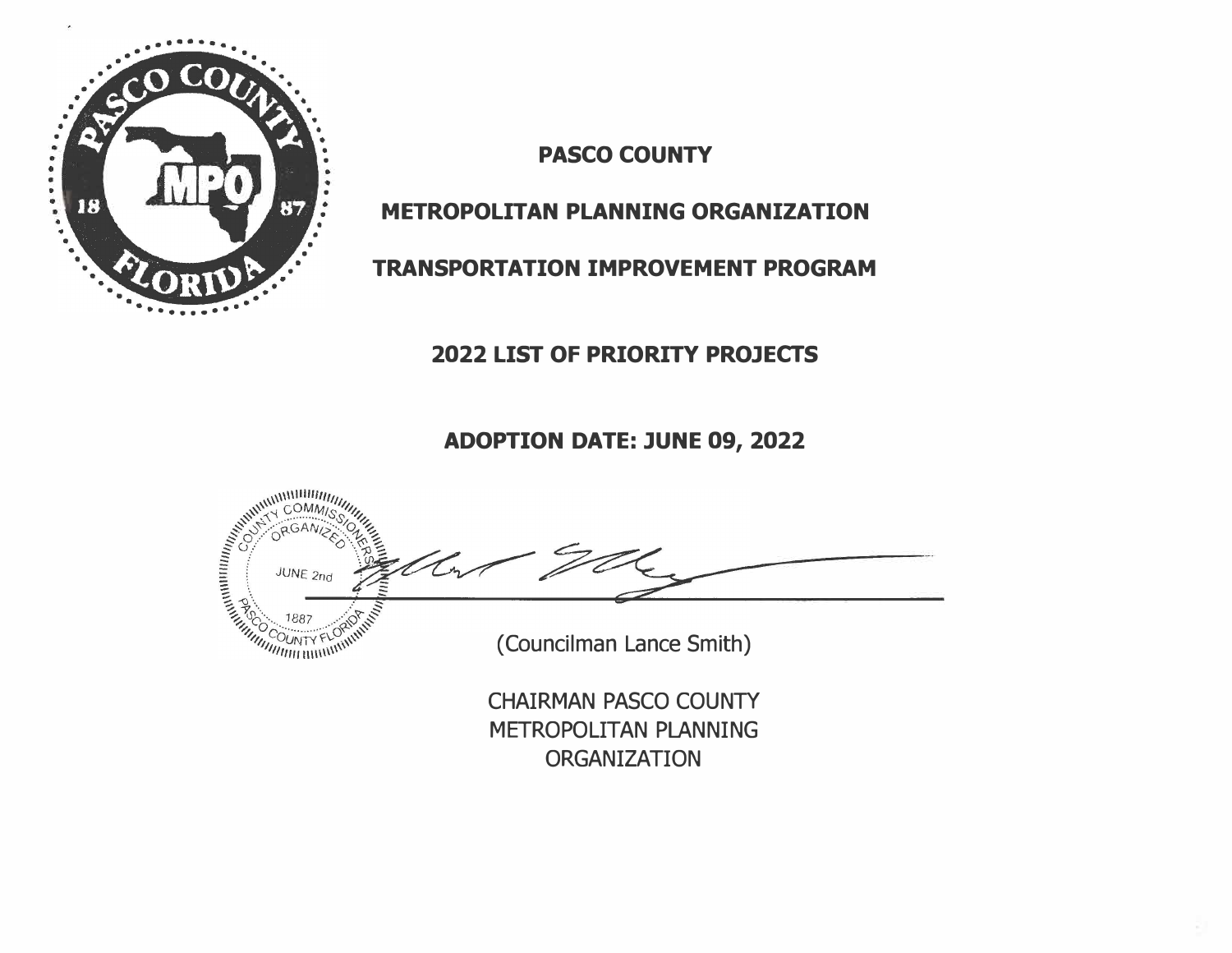| Proposed<br><b>Priority</b><br>2022 | <b>FPN</b>                                                                                       | Responsible<br><b>Agency</b> | Project                                     | From                               | To                                | <b>Description</b>                                                    | <b>Funded</b><br>Phase | <b>Funded</b><br>Year | Request    | <b>Status</b>                                |
|-------------------------------------|--------------------------------------------------------------------------------------------------|------------------------------|---------------------------------------------|------------------------------------|-----------------------------------|-----------------------------------------------------------------------|------------------------|-----------------------|------------|----------------------------------------------|
| $\mathbf{1}$                        | 419182-2                                                                                         | <b>FDOT</b>                  | US 41/SR 54                                 | W of Wilson<br>Rd/SR 54            | E of Osprey<br>Ln/SR 54           | <b>New</b><br>interchange                                             | <b>ROW</b>             | FY 2025               | <b>CST</b> | SU<br>application<br>submitted<br>2021       |
| $\overline{2}$                      |                                                                                                  | County                       | Orange Belt<br>Segment 4<br><b>Tower Rd</b> | Suncoast Trail<br>West             | Tower Rd/<br>Bexley<br>Village Dr | Connects to<br>Suncoast Trail<br>Suntrail<br>Application<br>Submitted |                        |                       | <b>CST</b> | Suntrail<br>Application<br>Submitted<br>2019 |
| $\overline{2}$                      | Orange Belt<br>County<br>Segment 5<br><b>Tower Rd</b><br>Orange Belt<br>Segment 6<br>Caliente Rd |                              |                                             | Sunlake                            | <b>US 41</b>                      | 12ft MU<br>Path/Trail<br>Route study,                                 |                        |                       | PD&E       | Route<br>Study                               |
|                                     |                                                                                                  | <b>US41</b>                  | Cypress<br>Creek                            | late 2021<br>Segment 1-3<br>funded |                                   |                                                                       | PD&E                   | Route<br>Study        |            |                                              |
|                                     |                                                                                                  |                              | Orange Belt<br>Segment 7<br>Cypress Creek   | <b>Cypress Creek</b>               | <b>SR 52</b>                      |                                                                       |                        |                       | PD&E       | Route<br>Study                               |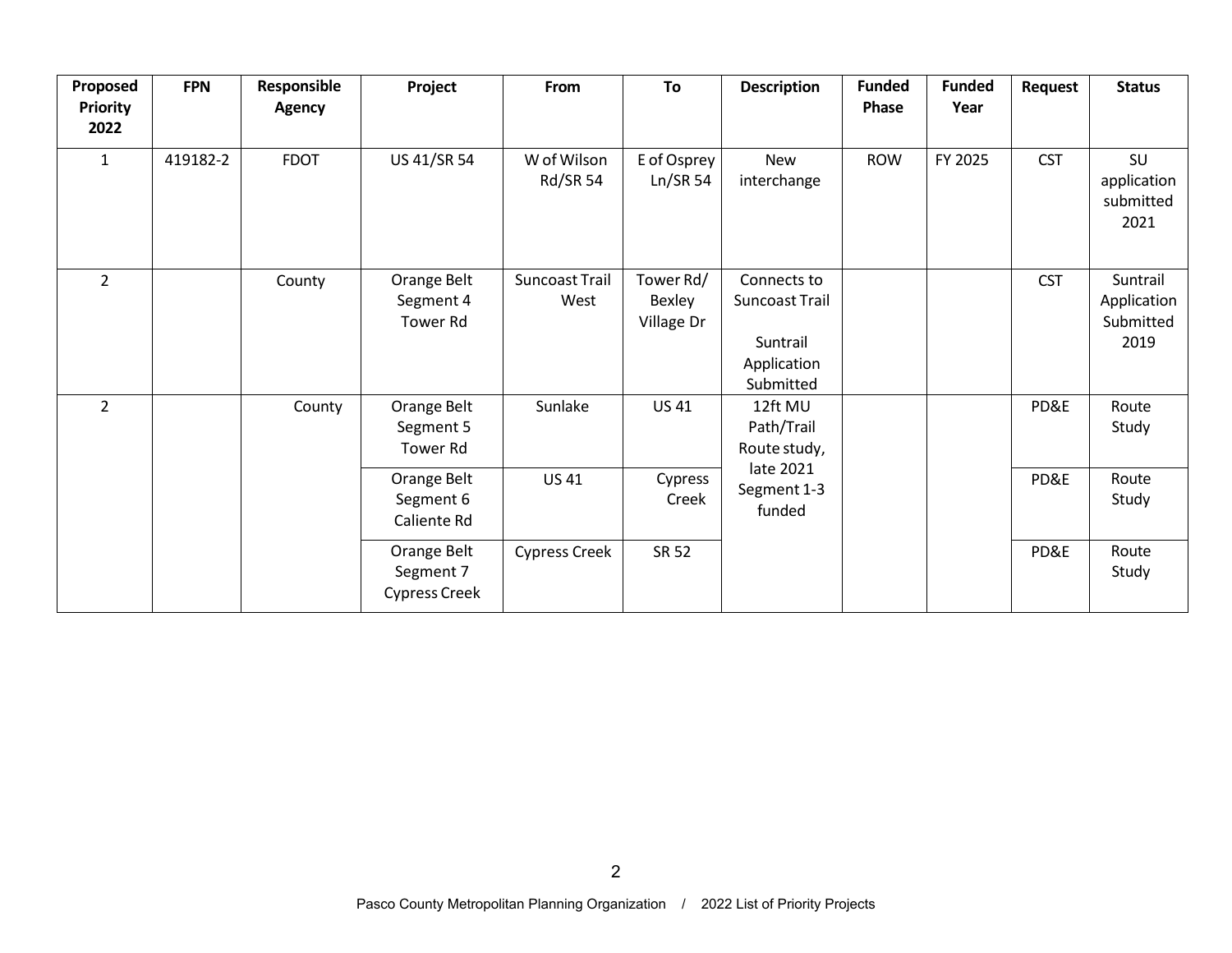| $\overline{3}$ |          | <b>FDOT</b>                  | <b>Starkey Trail</b><br>at<br><b>SR 54</b> | S of SR 54                      | N of SR 54                             | Pedestrian<br>Overpass                     |            | PD&E              | Suntrail              | Mid block<br>East<br>Installed FY<br>2024        |
|----------------|----------|------------------------------|--------------------------------------------|---------------------------------|----------------------------------------|--------------------------------------------|------------|-------------------|-----------------------|--------------------------------------------------|
| $\overline{3}$ | 447558-1 | County City of<br><b>NPR</b> | <b>Bayou Trail</b><br>Connection           | <b>River Gulf Blvd</b>          | Baylea                                 | <b>Cottee River</b><br>Underpass           |            |                   | PD&E                  | Motion made<br>4/14/2022<br>MPO Board<br>Meeting |
| 4              | 256422-2 | <b>FDOT</b>                  | <b>US 301 (SR</b><br>41/Gall Blvd)         | SR 39                           | S of CR 54                             | <b>New</b><br>one-way<br>pair              | <b>ROW</b> | <b>FY</b><br>2026 | PE/ROW<br>/CST        | SU<br>application<br>submitted<br>2021           |
| 5              | 416564-2 | <b>FDOT</b>                  | <b>US 301/SR</b><br>41/Gall Blvd           | S of SR 56                      | S of SR<br>39/Paul<br>Buchman<br>Hwy   | Add lanes and<br>reconstruct<br>(2U to 4D) | <b>ROW</b> | <b>FY</b><br>2024 | <b>CST</b>            | SU<br>application<br>submitted<br>2021           |
| 6              | 257298-3 | <b>FDOT</b>                  | CR 578/County<br>Line Rd                   | East Rd/<br><b>Mariner Blvd</b> | Spring<br>Time St/<br>Suncoast<br>Pkwy | Revised<br>PD&E<br>needed                  |            |                   |                       | SU<br>Application<br>Submitted<br>2021           |
| $\overline{7}$ | 445653-2 | New County<br>Project        | Old Pasco Rd                               | <b>CR 54</b>                    | <b>SR 52</b>                           | <b>ROW</b>                                 | <b>ROW</b> | 2026              |                       | <b>New</b><br>Project                            |
| $\overline{7}$ |          | City of New<br>Port Richey   | <b>Grand Blvd Multi</b><br>Use Path        | Marine<br>Parkway               | Massa-<br>chusetts<br>Ave              | Design                                     | N/A        |                   | <b>New</b><br>Project |                                                  |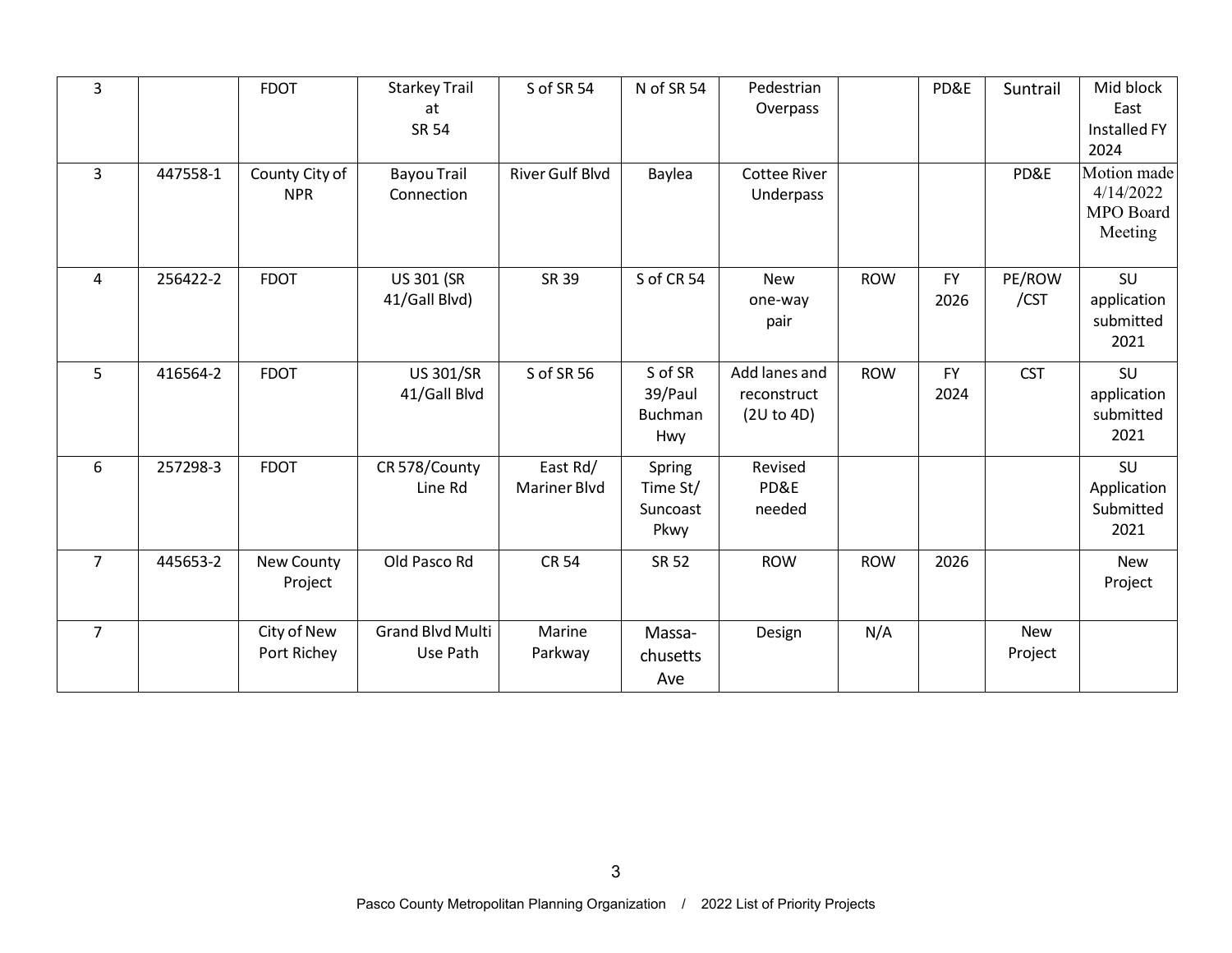| 8  |          | FDOT/County/<br>Zephyrhills          | <b>Eiland Blvd</b><br>Multiuse Path  | N of SR 54                  | US 301                         | Multi<br>Use Path                                     |            |                          |                |                                                  |
|----|----------|--------------------------------------|--------------------------------------|-----------------------------|--------------------------------|-------------------------------------------------------|------------|--------------------------|----------------|--------------------------------------------------|
| 9  |          | FDOT/County/<br>Zephyrhills          | Wire Rd Multiuse<br>Path             | <b>Pretty Pond</b><br>Rd    | <b>CR 54</b>                   | Analysis<br>Completed<br>2022                         |            |                          |                | Move to TA<br>list<br>Sidewalk                   |
| 10 | 432734-4 | County                               | Overpass Rd                          | E of Boyette<br>Rd          | US 301                         | Widen existing<br>roadway<br>construct new<br>roadway | PE<br>Env  | <b>FY 22</b><br>FY 22/23 | ROW/CST        |                                                  |
| 11 | 408075-2 | <b>FDOT</b>                          | US 301 (SR 39)                       | S of CR<br>54/Eiland Blvd   | North<br>of<br>Kossik<br>Rd    | Add lanes and<br>reconstruct<br>(4D to 6D)            | <b>ROW</b> | FY 21/22<br>FY 23/24     | ROW/CST        | SU<br>Application<br>Submitted<br>2021           |
| 12 | 445197-1 | <b>FDOT</b>                          | SR 54 at Collier<br>Pkwy             |                             |                                | New<br>intersection                                   |            |                          | <b>CST</b>     | SIS funding<br>Beyond<br>5-year TIP              |
| 13 | 443367-1 | <b>FDOT</b>                          | SR 56 Extension                      | US 301/SR 41                | <b>US 98/SR</b><br>35/SR 700   |                                                       |            |                          | PE/ROW<br>/CST | Project<br>Study<br>2021                         |
| 13 | 439416-1 | County<br>City of New<br>Port Richey | Marine<br>Parkway at<br><b>US 19</b> |                             |                                | Pedestrian<br>Overpass                                |            |                          | PD&E           | Motion made<br>4/14/2022<br>MPO Board<br>Meeting |
| 14 | 447536-2 | <b>FDOT</b>                          | <b>US 301</b>                        | S of US 98                  | SR<br>50/Cortez<br><b>Blvd</b> |                                                       |            |                          | PE/ROW<br>/CST | Hernando<br>County<br>Line                       |
| 15 | 255796-3 | <b>FDOT</b>                          | <b>US 301</b>                        | Hillsborough<br>County Line | SR 56                          | Add lanes and<br>reconstruct                          |            |                          | PD&E           |                                                  |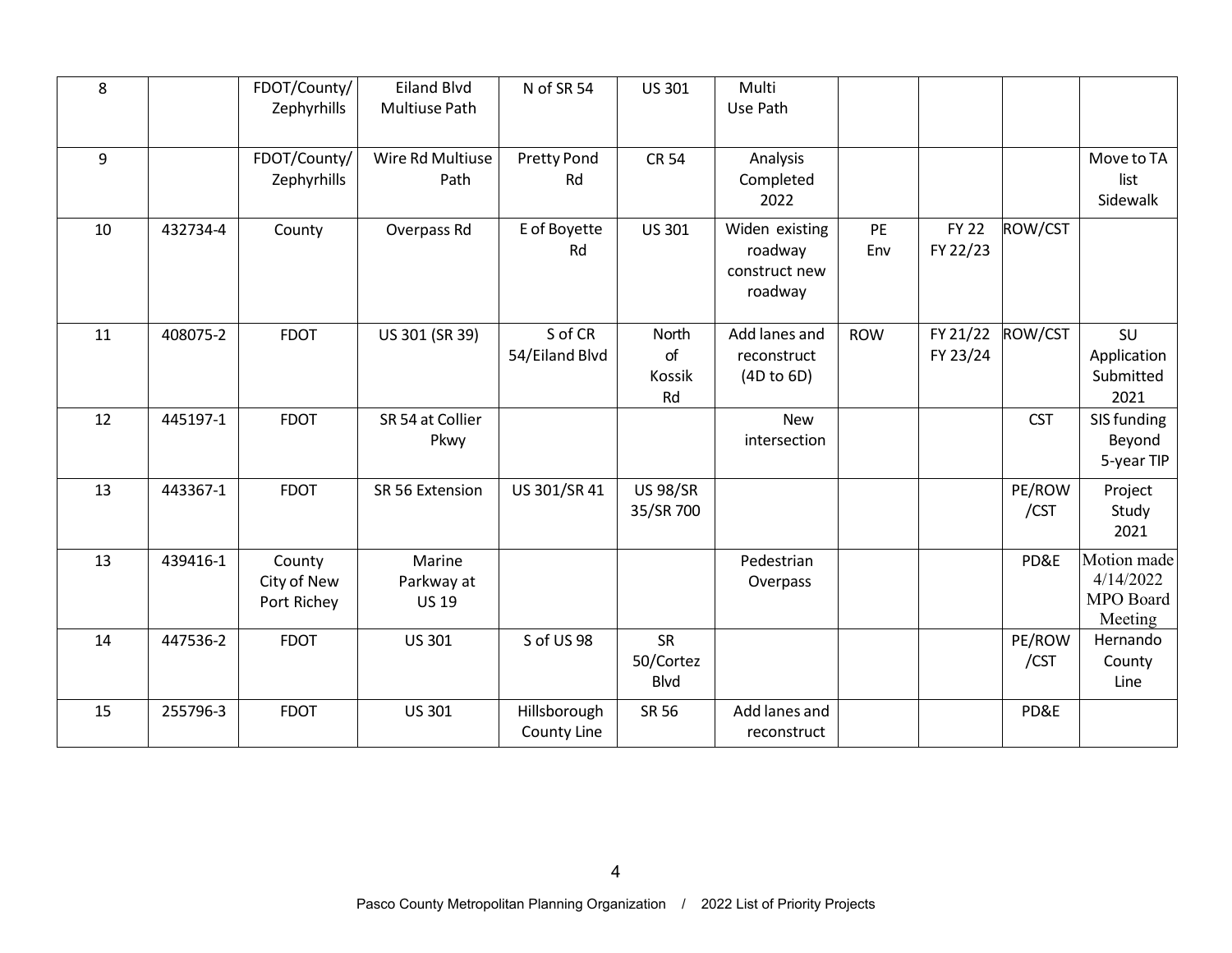| 16  | FDOT/County                 | Old Dixie Hwy<br>Multiuse Path   | Sea Ranch                                 | Race<br><b>Track</b><br>Rd | Feasibility<br>Study<br>Requested<br>Funding   |                                                         |            | SU<br>Application<br>Submitted<br>2022 |
|-----|-----------------------------|----------------------------------|-------------------------------------------|----------------------------|------------------------------------------------|---------------------------------------------------------|------------|----------------------------------------|
| 17  | County                      | <b>Tower Rd</b><br>Extension     | E of Terminus<br>Rangeland<br><b>Blvd</b> | Sunlake<br><b>Blvd</b>     | Construct new<br>4 lanes                       | Route<br>Study/<br>Pond<br>Siting<br>Analysis<br>County | <b>PDE</b> | <b>New</b><br>County<br>Project        |
| 17  | County                      | <b>Tower Rd</b><br>Extension     | Sunlake Blvd                              | <b>US41</b>                | Construct new<br>4 lanes                       | Route<br>Study/<br>Pond<br>Siting<br>Analysis<br>County | <b>PDE</b> | <b>New</b><br>County<br>Project        |
| 18  | County                      | SR 52/Adair Rd                   | Adair Rd                                  | <b>SR 52</b>               | Intersection<br>Improvements                   | Feasibility<br>Study<br><b>MPO</b>                      | <b>PDE</b> | <b>New</b><br>County<br>Project        |
| 19  | County                      | <b>Tower Rd</b><br>Overpass      | Suncoast<br>Parkway                       |                            |                                                | Route<br>Study                                          |            | <b>New</b><br>County<br>Project        |
| 20  | FDOT/County/<br>Zephyrhills | Geiger Rd<br>Multiuse Path       | <b>Eiland Blvd</b>                        | US 301                     | Multi Use<br>Path                              |                                                         |            |                                        |
| N/A | <b>FDOT</b>                 | Multi Modal<br>Study<br>SR 54/56 | <b>US 19</b>                              | <b>US 301</b>              | Intersections<br>Bike/ped<br><b>Future RTS</b> |                                                         |            |                                        |
| N/A | <b>FDOT</b>                 | Multi Modal<br>Study US 19       | Pinellas<br>County Line                   | Hernando<br>County<br>Line | Safety<br>Improvements                         |                                                         |            |                                        |
| N/A | County/FDOT                 | <b>Hicks Road</b>                | New York Av                               | <b>Bolton Rd</b>           | New Road<br>Alignment                          |                                                         |            |                                        |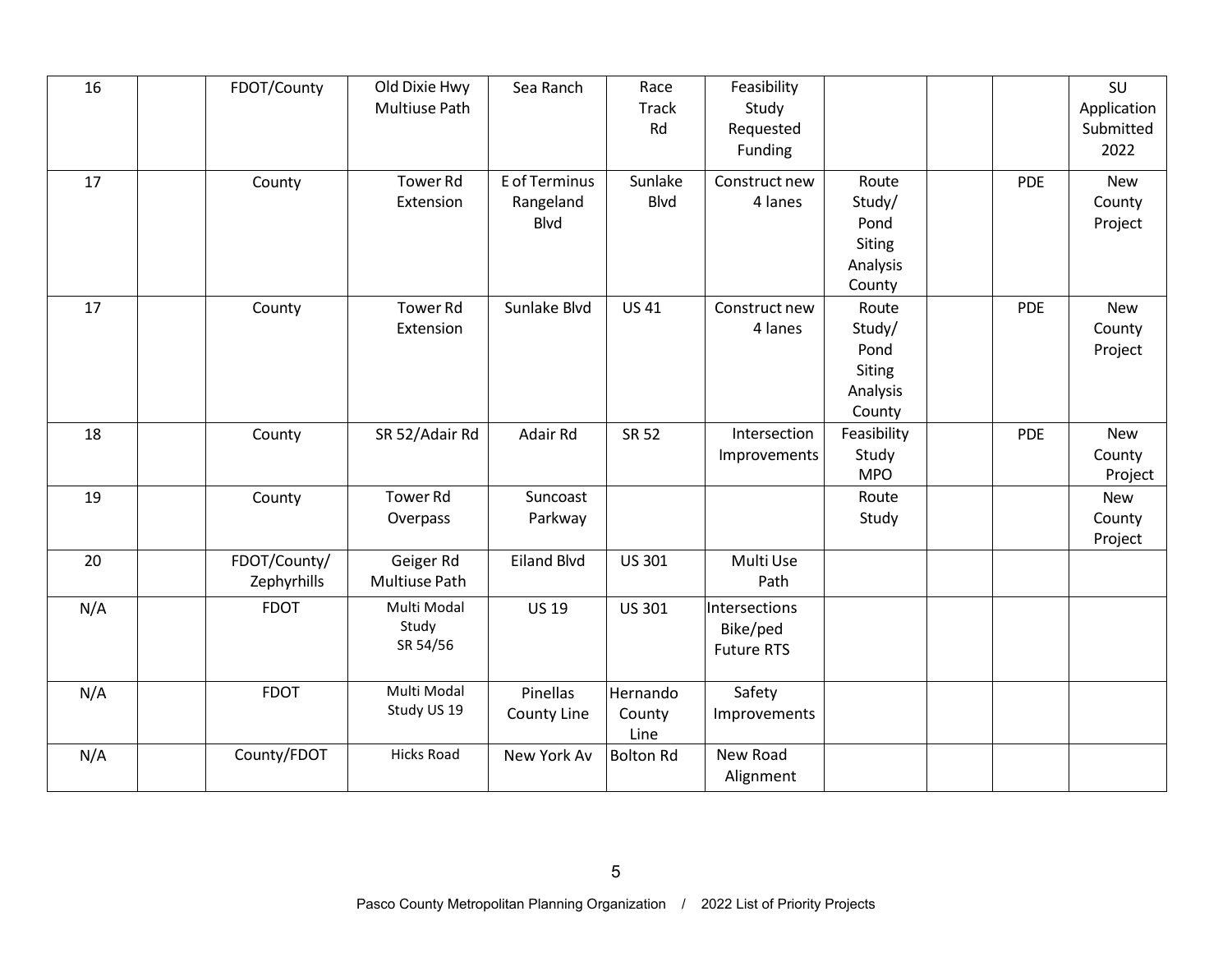### *2022 Pasco MPO Transportation Alternative Program Priority Projects*

#### **Unfunded Transportation Alternative Projects**

| U       | County/ Zephyrhills | Wire Rd                       | <b>CR 54</b>           | Daughtery Rd      | Roadway Analysis 2022<br>Duke to construct Sidewalk/MU path just South and<br>North.                               |
|---------|---------------------|-------------------------------|------------------------|-------------------|--------------------------------------------------------------------------------------------------------------------|
| U       | County              | Zimmerman Rd                  | Ranch Rd               | SR 52             | Did not qualified for SRTS Funds in 2019<br>Motion made 4/22 MPO Board Meeting                                     |
| $\sf U$ | County              | Ranch Rd II                   | Hanks Ln               | Ponderosa         | Added 5/22<br>New project<br>HOA approval for ROW<br>Mid block crossing RR/ Crossing to the south on Ponderosa Ave |
| U       | County              | Centennial Rd. Sidewalk       | US 301                 | Newsome Rd.       |                                                                                                                    |
| $\sf U$ | County              | 17 Street Sidewalk            | Meridian<br>Ave.       | CR41/<br>Lock St. |                                                                                                                    |
| U       | County              | Perrine Ranch Rd.<br>Sidewalk | East of<br>Grand Blvd. | Mountain Ash Way  | <b>ROW Verification Needed</b>                                                                                     |